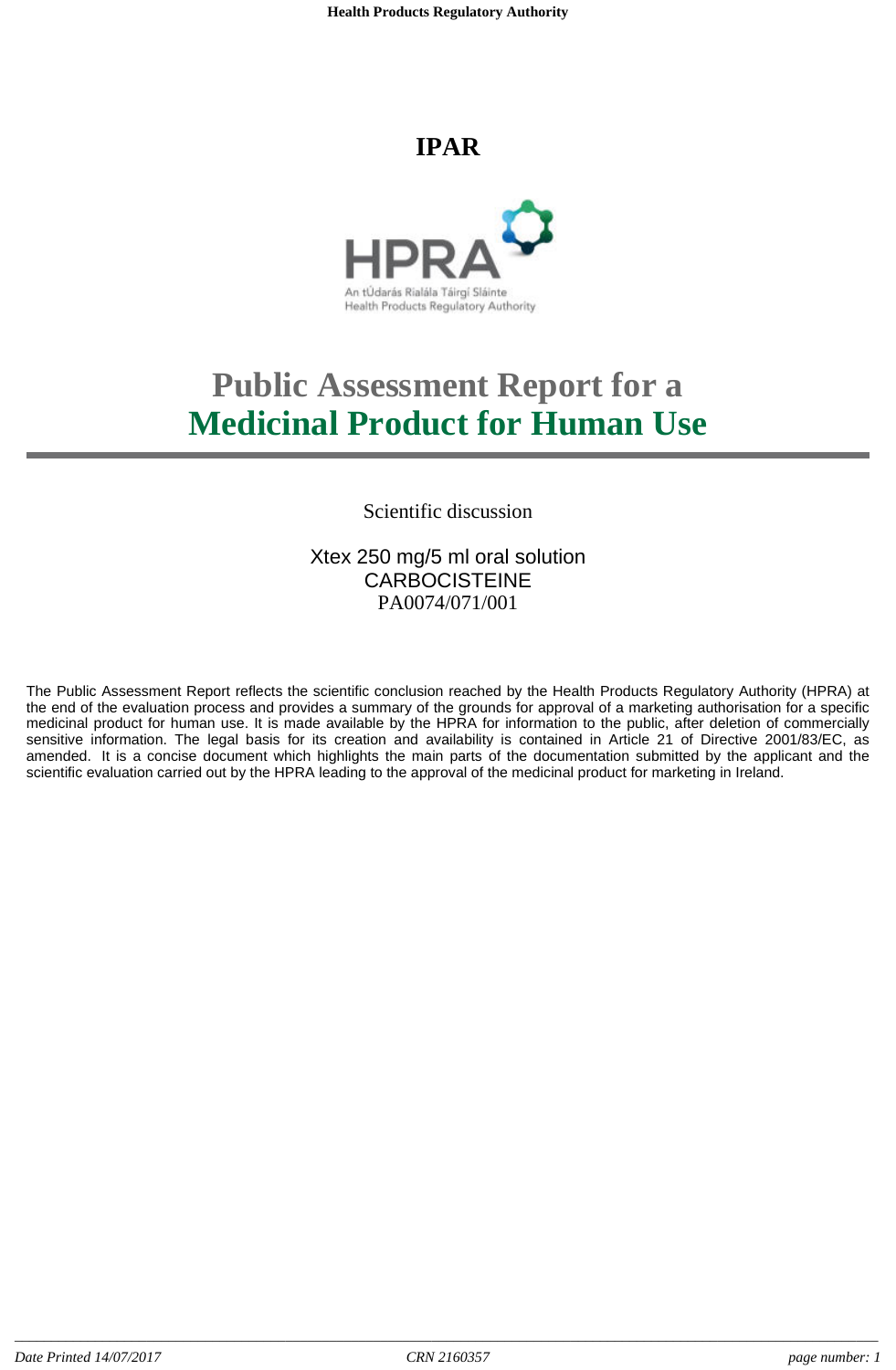## **CONTENTS**

- **I. INTRODUCTION**
- **II. QUALITY ASPECTS**
- **III. NON-CLINICAL ASPECTS**
- **IV. CLINICAL ASPECTS**
- **V. OVERALL CONCLUSION AND BENEFIT-RISK ASSESSMENT**
- **VI. REVISION DATE**
- **VII. UPDATE**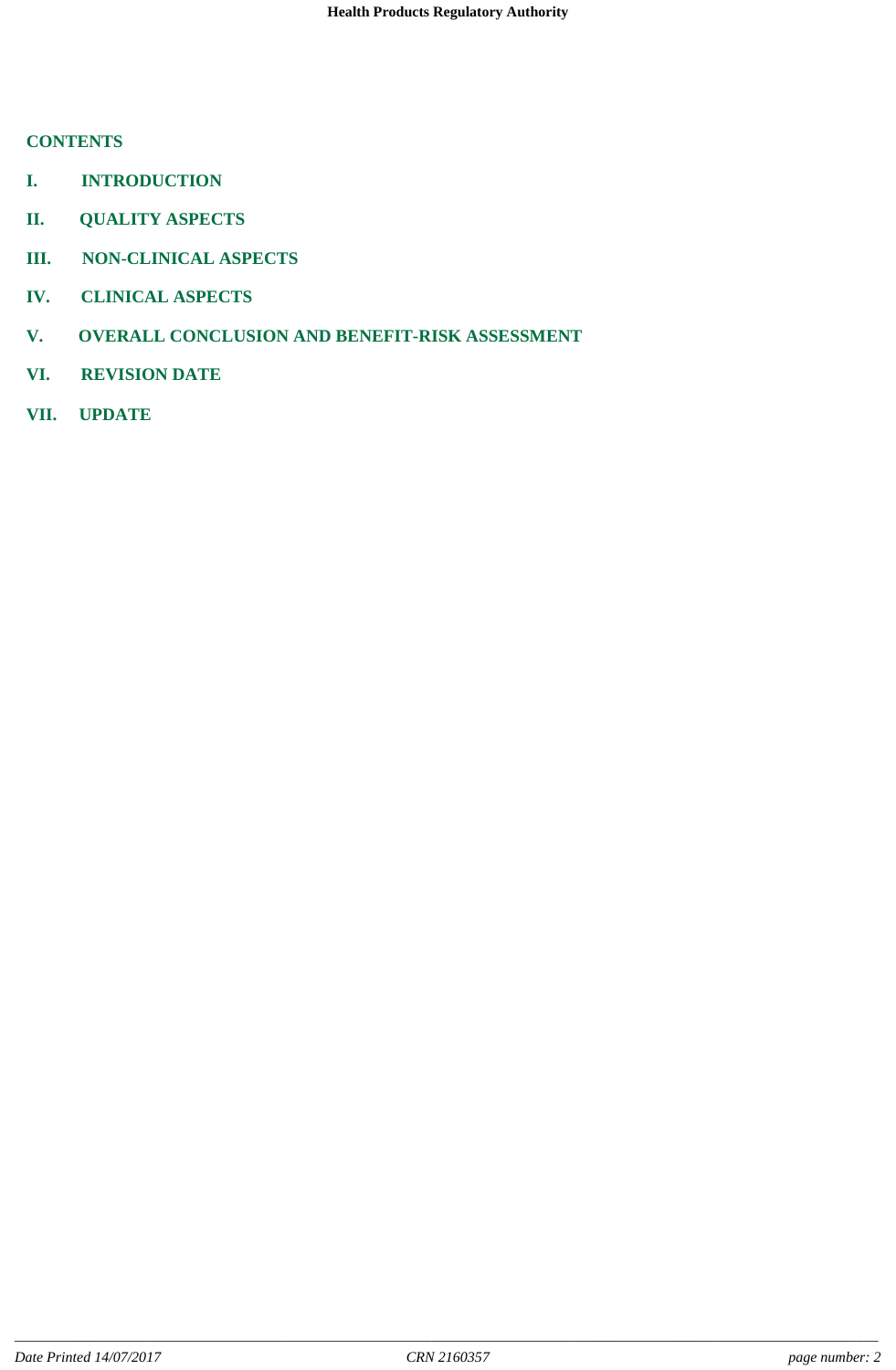## **I INTRODUCTION**

Based on the review of the data on quality, safety and efficacy, the HPRA has granted a marketing authorisation for Xtex 250 mg/5 ml oral solution, from Rowa Pharmaceuticals Limited on (date of authorisation) for the following indication:

Carbocisteine is a mucolytic agent for the adjunctive therapy of respiratory tract disorders characterised by excessive, viscous mucus.

Xtex is indicated in adults and children aged 2 years and older.

This application for a marketing authorisation was submitted in accordance with Article 10a of Directive 2001/83/EC and is referred to as a 'well-established use' application.

This medicinal product is not subject to medical prescription. Supply will be allowed through pharmacies only and this medicinal product can be promoted to the public.

The Summary of Product Characteristics for (SmPC) for this medicinal product is available on the HPRA's website at www.HPRA.ie

| Name of the product<br>Name(s) of the active substance(s) $(INN)$ | Xtex 250 mg/5 ml oral solution<br><b>CARBOCISTEINE</b> |
|-------------------------------------------------------------------|--------------------------------------------------------|
| Pharmacotherapeutic classification (ATC code)                     | <b>R05CB03</b>                                         |
| Pharmaceutical form and strength(s)                               | $250 \text{ mg}/5 \text{ ml}$ oral solution            |
| Marketing Authorisation Number(s) in Ireland (PA)                 | PA0074/071/001                                         |
| Marketing Authorisation Holder                                    | Rowa Pharmaceuticals Limited                           |

## **II QUALITY ASPECTS**

#### **II.1. Introduction**

This application is for Xtex 250 mg/5 ml oral solution.

#### **II.2 Drug substance**

The active substance is carbocisteine, an established active substance described in the *European Pharmacopoeia*, and is manufactured in accordance with the principles of Good Manufacturing Practice (GMP)

The active substance specification is considered adequate to control the quality and meets current pharmacopoeial requirements. Batch analytical data demonstrating compliance with this specification have been provided.

#### **II.3 Medicinal product**

#### P.1 Composition

Each 5 ml of the oral solution contains 250 mg of Carbocisteine Ph. Eur.

The excipients in the medicinal product are listed in section 6.1 of the SmPC. A visual description of the product is included in section 3 of the SmPC.

#### P.2 Pharmaceutical Development

The product is an established pharmaceutical form and its development is adequately described in accordance with the relevant European guidelines.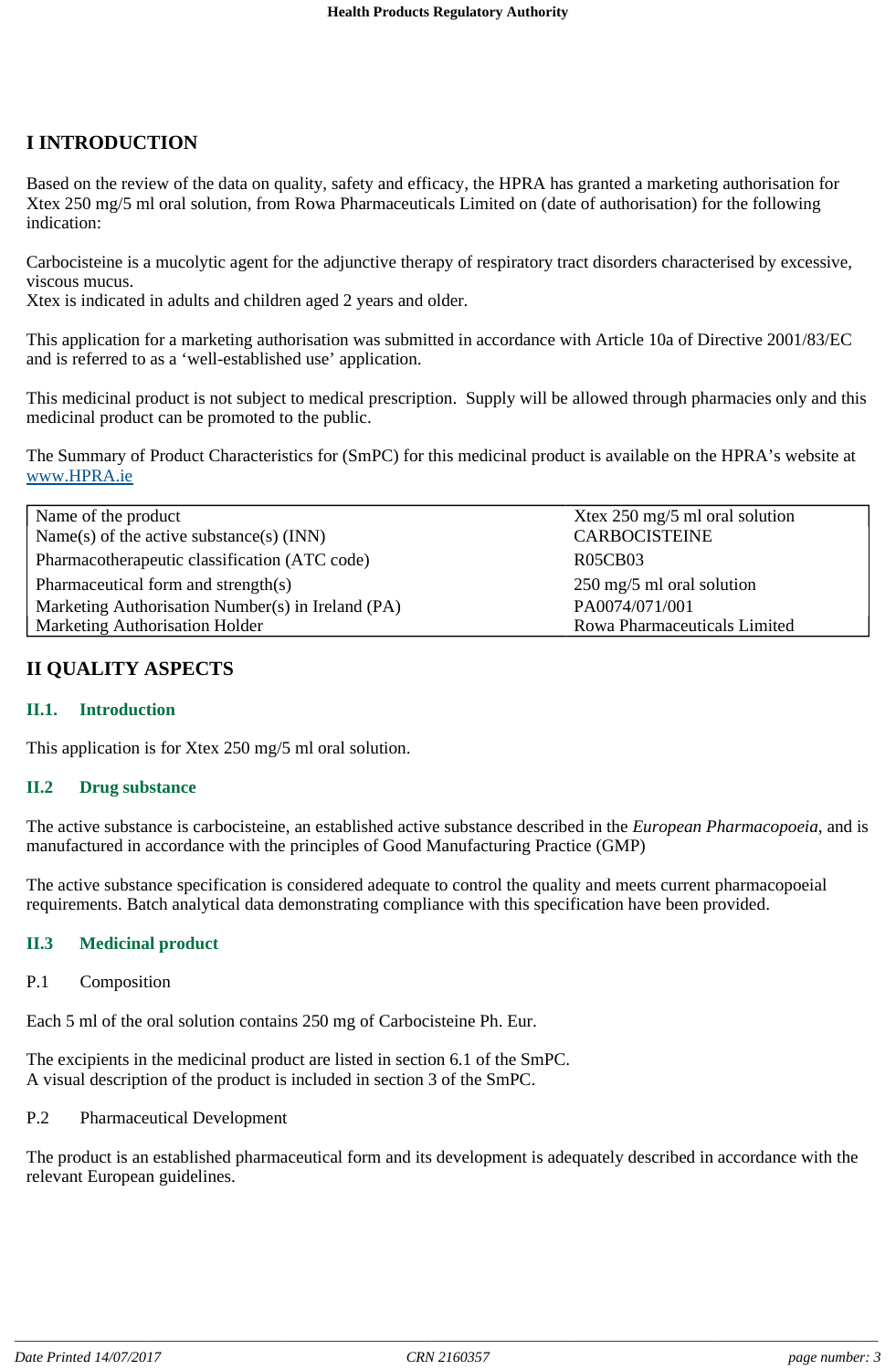#### P.3 Manufacture of the Product

The product is manufactured in accordance with the principles of good manufacturing practice (GMP) at suitably qualified manufacturing sites.

The manufacturing process has been validated according to relevant European guidelines and the process is considered to be sufficiently validated.

#### P.4 Control of Other Substances (Excipients/*Ancillary Substances*)

All ingredients comply with the relevant monographs of the *European Pharmacopoeia*, where these exist, or are adequately controlled by the manufacturer's specifications.

#### P.5 Control of Finished Product

The finished product specification is based on the pharmacopoeial monograph for 'liquid preparations for oral use', and the tests and control limits are considered appropriate for this type of product.

The analytical methods used are described in sufficient detail and are supported by validation data.

Batch analytical data for a number of batches from the proposed production site have been provided, and demonstrate the ability of the manufacturer to produce batches of finished product of consistent quality.

#### P.6 Packaging material

The approved packaging for this product is described in section 6.5 of the SmPC.

Evidence has been provided that the container complies with Ph. Eur. 3.2.1., 'Glass containers for pharmaceutical use', and that the measuring cup complies with directive 90/128/EEC relating to plastic materials intended to come into contact with foodstuffs.

#### P.7 Stability of the Finished Product

Stability data on the finished product in the proposed packaging have been provided in accordance with EU guidelines and support the shelf-life and storage conditions listed in sections 6.3 and 6.4 of the SmPC.

## **II.4 Discussion on Chemical, Pharmaceutical and Biological Aspects**

The important quality characteristics of the product are well-defined and controlled. Satisfactory chemical and pharmaceutical documentation has been provided, assuring consistent quality of Xtex 250 mg/5 ml oral solution.

## **III NON-CLINICAL ASPECTS**

## **III.1 Introduction**

This application for a marketing authorisation was submitted in accordance with Article 10a of Directive 2001/83/EC as a well-established use application.

No new non-clinical studies have been conducted and the studies reference are likely to predate GLP regulation standards.

#### **III.2 Pharmacology**

Carbocysteine is a mucolytic agent which dose dependently regularises the composition and consistency of mucus, making it more fluid and less viscous, whilst simultaneously stimulating mucociliary clearance.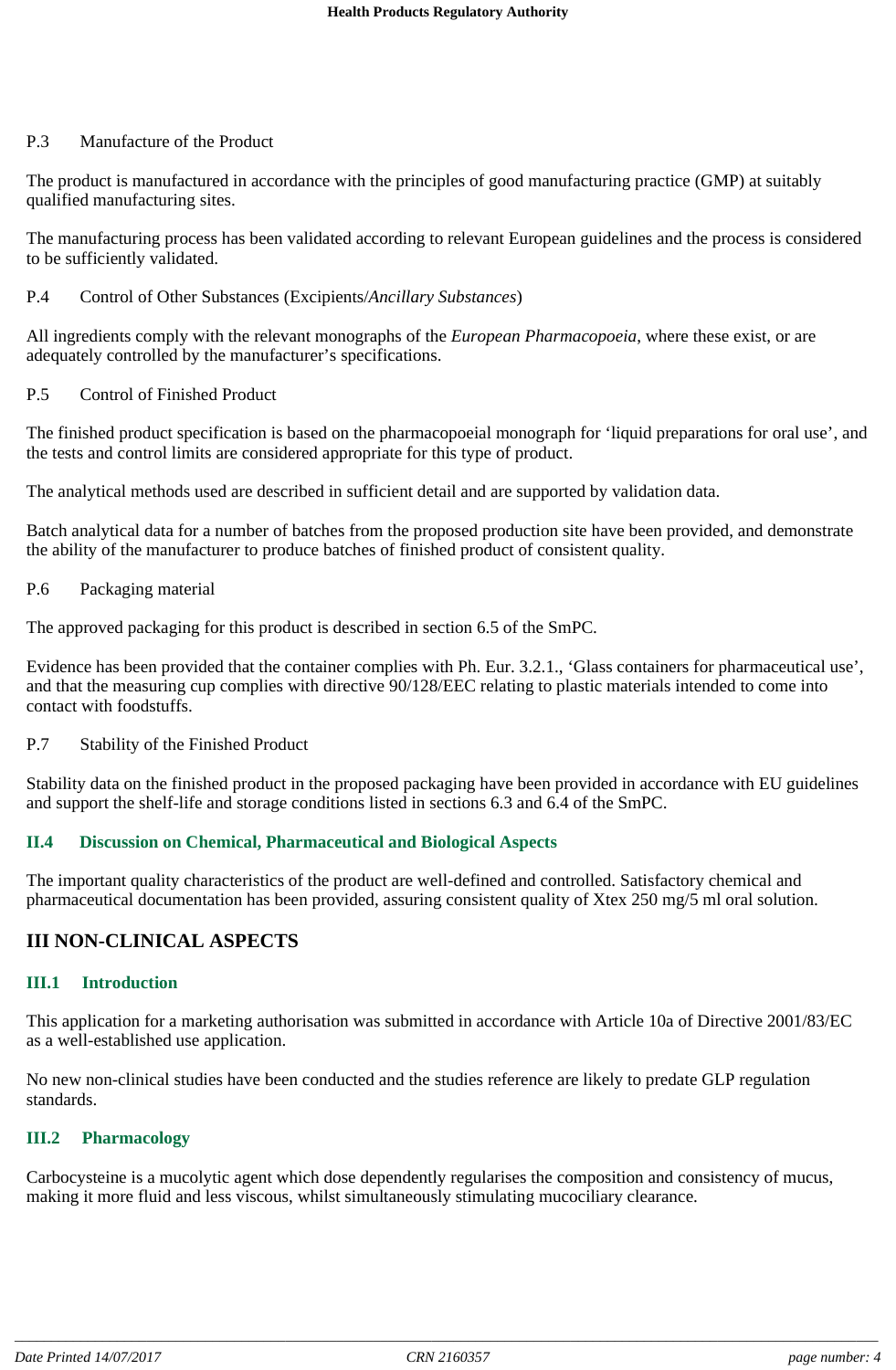No new studies have been submitted and the pharmacodynamics are discussed in the context of the mucoregulator activity of carbocysteine in a number of *in vivo* animal models.

No safety pharmacology studies have been described, however, their absence is superseded by the clinical experience with carbocysteine use.

#### **III.3 Pharmacokinetics**

No new non-clinical pharmacokinetic studies have been conducted. Carbocysteine is quickly absorbed after oral administration with low bioavailability of less than 10% and reaches pulmonary tissue and respiratory mucus two hours after administration.

#### **III.4 Toxicology**

No new non-clinical toxicity studies have been submitted. The toxicity profile of carbocysteine is well characterised in the published literature, and do not indicate any risk with respect to general toxicity or reproductive and developmental toxicity. No studies on genotoxicity or carcinogenicity have been found in the literature.

#### **III.5 Ecotoxicity/environmental risk assessment**

The justification for the absence of ERA studies is in line with the "Guideline On The Environmental Risk Assessment Of Medicinal Products For Human Use" (EMEA/CHMP/SWP/4447/00). Generic carbocisteine containing products have been available for almost 80 years. The introduction of an additional carbocisteine product to the market will not cause any significant increase in environmental exposure to the drug substance.

#### **III.6 Discussion on the non-clinical aspects**

The pharmacodynamic, pharmacokinetic, and toxicological properties of carbocysteine is well-known. As such, no new non-clinical data have been submitted by the applicant, and further non-clinical studies are not required. Overview based on literature review is appropriate. The non-clinical overview is exhaustive and sufficient to assess the relevant non-clinical aspects of the product. The overview has been written by an appropriately qualified person. The nonclinical overview is sufficient to support this marketing authorisation.

## **IV CLINICAL ASPECTS**

#### **IV.1 Introduction**

Carbocisteine is a well-known active substances with established efficacy and safety.

The content of the SmPC approved during the national procedure is in accordance with that accepted for other similar medicinal products.

The applicant has submitted this application under Article 10a of Directive 2001/83/EC, "well-established use". Applications under this article rely on bibliographic data to demonstrate the efficacy and safety profile of the active substance contained within the medicinal product, and as such no additional clinical studies are required. The bibliographic references provided by the applicant are sufficient for this purpose.

#### **IV.2 Pharmacokinetics**

#### **Absorption**

Carbocisteine is rapidly absorbed after oral administration. Peak plasma levels are reached 1 to 1.7 hours after oral administration.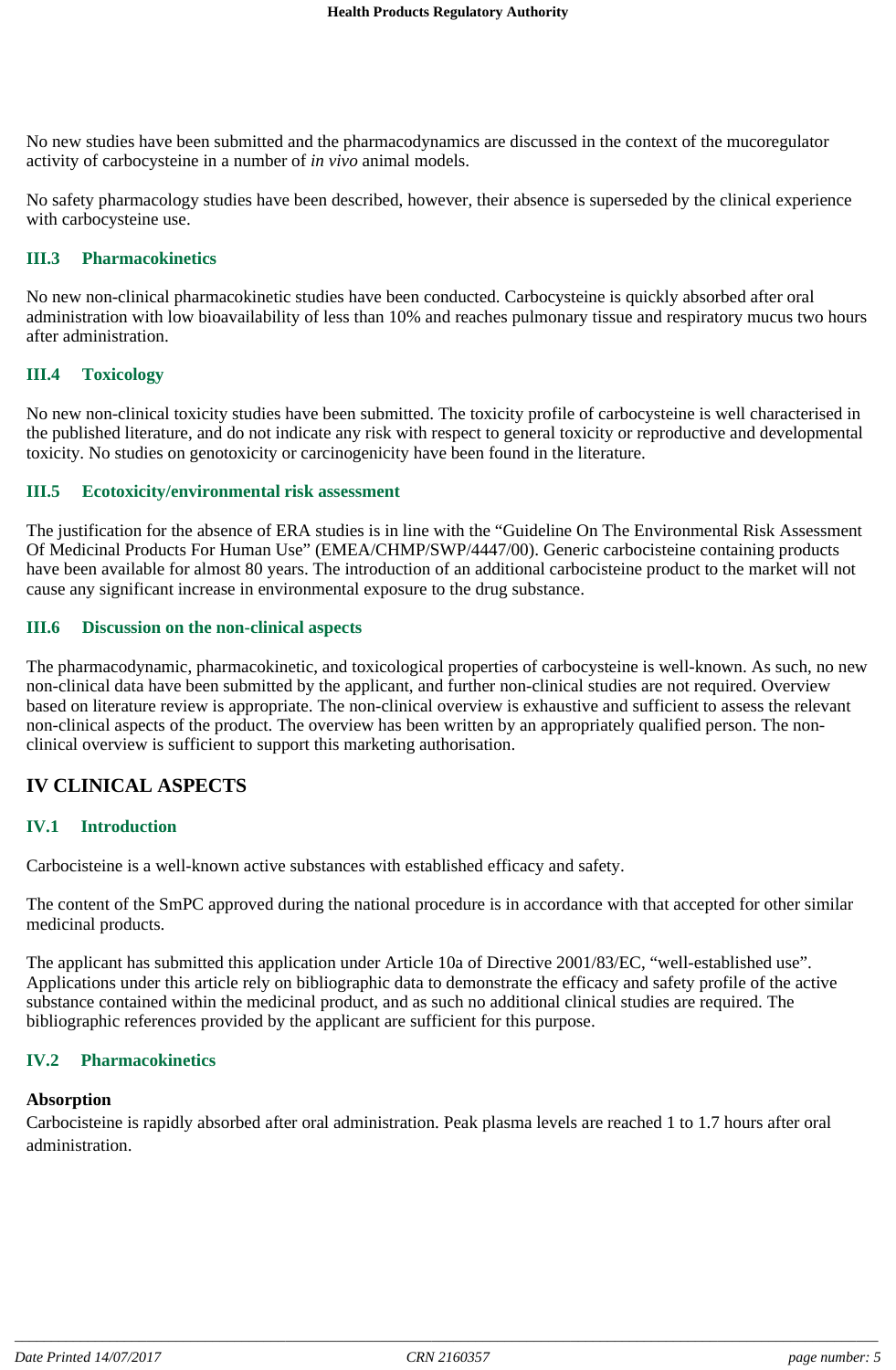#### **Distribution**

The kinetics of the process follows a one-compartment model. Carbocisteine has affinity for lung tissue and respiratory mucus, reaching maximum concentration in the mucus at 2 hours after oral administration.

#### **Elimination**

The plasma half-life of carbocisteine is 1.33 hours. The majority disposal occurs via the kidneys within 24 hours of administration, mainly as unchanged product (80%) or metabolites produced by acetylation and sulfoxidation decarboxylation. A small fraction is excreted in the faeces (0.3%) and pulmonary route.

#### **IV.3 Pharmacodynamics**

Goblet cells are the primary source of mucus production in the airways of the lungs. Studies in humans have demonstrated that carbocisteine reduces goblet cell hyperplasia. Carbocisteine can therefore be demonstrated to have a role in the management of disorders characterised by abnormal mucus.

## **IV.4 Clinical Efficacy**

The applicant has provided several appropriate literature references demonstrating that the efficacy of carbocisteine is well established.

#### **IV.5 Clinical Safety**

The applicant has provided several appropriate literature references demonstrating that the safety of carbocisteine is well established. Undesirable effects listed in the SmPC are:

#### **Gastrointestinal disorders:**

Common: dyspepsia, nausea, vomiting, diarrhoea They can occur especially at high doses. In these cases it may be useful to reduce the dose. Rare: gastrointestinal haemorrhage

#### **Nervous system disorders:**

Rare: headache, dizziness

**Skin and subcutaneous tissue disorders:**

Rare: rash, pruritus Very rare: fixed erythema

#### **Immune system disorders:**

Rare: hypersensitivity reactions Very rare: bronchospasm

#### Pharmacovigilance System

The marketing authorisation holder (MAH) submitted a summary of the Pharmacovigilance System, including confirmation of the availability of an EU Qualified Person for Pharmacovigilance (EU-QPPV) and the means for notification of adverse reaction reports in the EU or from a Third Country.

#### **Risk Management Plan (RMP)**

The MAH has submitted a RMP, in accordance with the requirements of Directive 2001/83/EC as amended, describing the pharmacovigilance activities designed to identify, characterise, prevent or minimise risks relating to Xtex 250mg/5ml oral solution